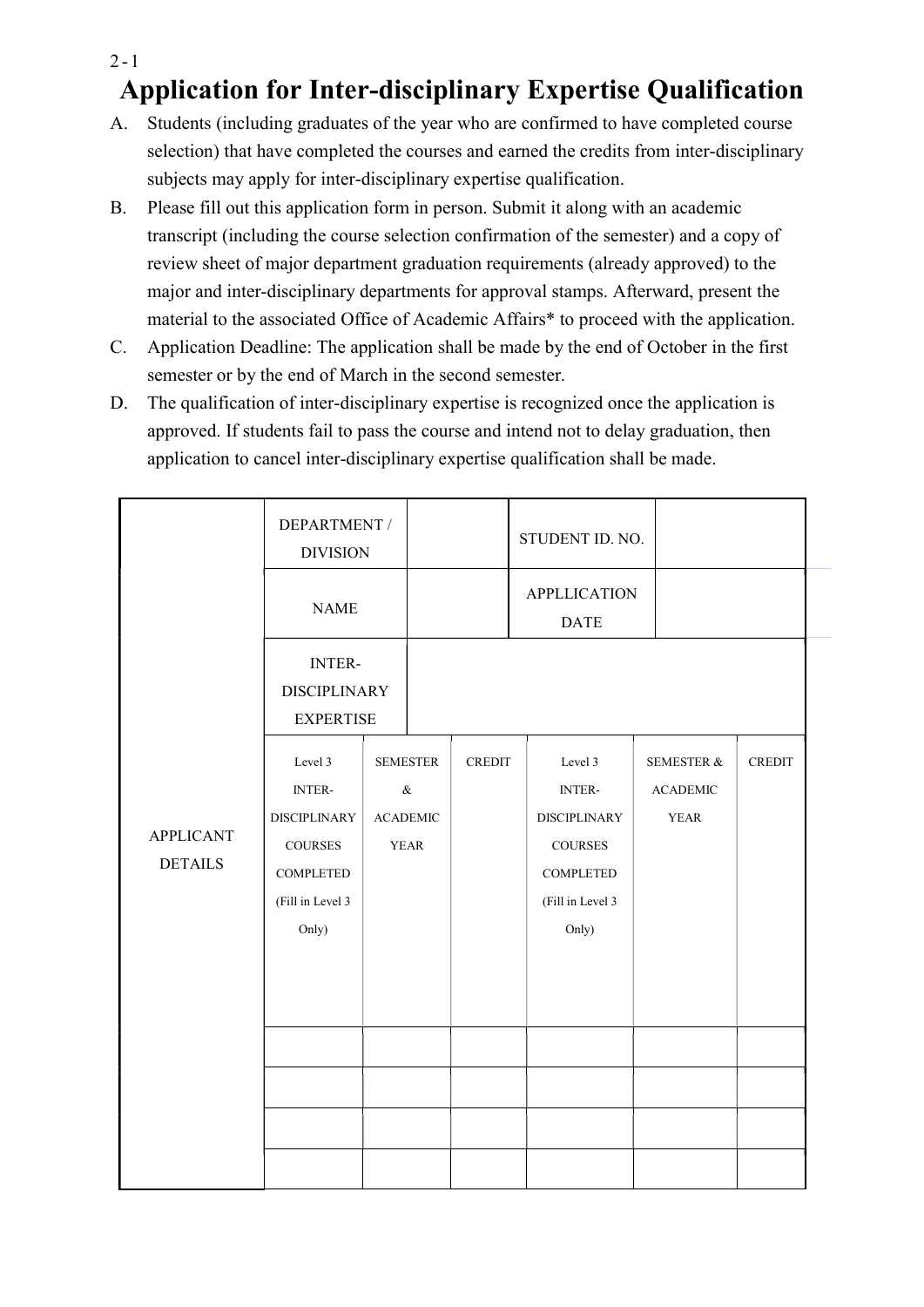|                   | All of the above-mentioned level 3 courses for cross-disciplinary expertise are<br>confirmed not the required courses of the major department. |  |  |
|-------------------|------------------------------------------------------------------------------------------------------------------------------------------------|--|--|
| <b>MAJOR</b>      |                                                                                                                                                |  |  |
| <b>DEPARTMENT</b> | Credits in Total                                                                                                                               |  |  |
| <b>REVIEW</b>     |                                                                                                                                                |  |  |
| <b>STATUS</b>     |                                                                                                                                                |  |  |
|                   |                                                                                                                                                |  |  |
|                   | Reviewer<br>Head of Major Department (Sign/Seal)                                                                                               |  |  |

| <b>INTER-</b><br><b>DISCIPLINARY</b><br><b>DEPARTMENT</b><br><b>REVIEW</b><br><b>STATUS</b> | transcript:<br>expertise qualification is agreed to be conferred.<br>$\Box$ Rejected. Reasons: | Please tick one of the following boxes and circle related courses on the academic<br>$\Box$ All courses for inter-disciplinary expertise are completed and inter-disciplinary<br>$\Box$ After the courses are completed and credits in total are earned in this<br>semester, inter-disciplinary expertise qualification is thus agreed to be conferred. |
|---------------------------------------------------------------------------------------------|------------------------------------------------------------------------------------------------|---------------------------------------------------------------------------------------------------------------------------------------------------------------------------------------------------------------------------------------------------------------------------------------------------------------------------------------------------------|
|                                                                                             | Reviewer                                                                                       | Supervisor (Sign/Seal)                                                                                                                                                                                                                                                                                                                                  |

## Office of Academic Affairs Review Status

| PRELIMINARY REVIEW                |                      | <b>SECOND REVIEW</b> | <b>VICE PRESIDENT</b><br><b>FOR ACADEMIC</b> |                                                    |  |
|-----------------------------------|----------------------|----------------------|----------------------------------------------|----------------------------------------------------|--|
| <b>COMPETENT</b><br><b>PERSON</b> | <b>SECTION CHIEF</b> | <b>DIRECTOR</b>      | <b>SECRETARY</b>                             | <b>AFFAIRS</b><br><b>APPROVAL</b><br><b>STATUS</b> |  |
|                                   |                      |                      |                                              |                                                    |  |

\* For students in School of Nursing (sophomores and above), other bachelor students in College of Medicine (juniors and above), as well as bachelor students in College of Public Health (sophomores and above), please visit the Branch Office of Academic Affairs in the College of Medicine for application; for bachelor students in other departments, please visit Undergraduate Academic Affairs Division for application.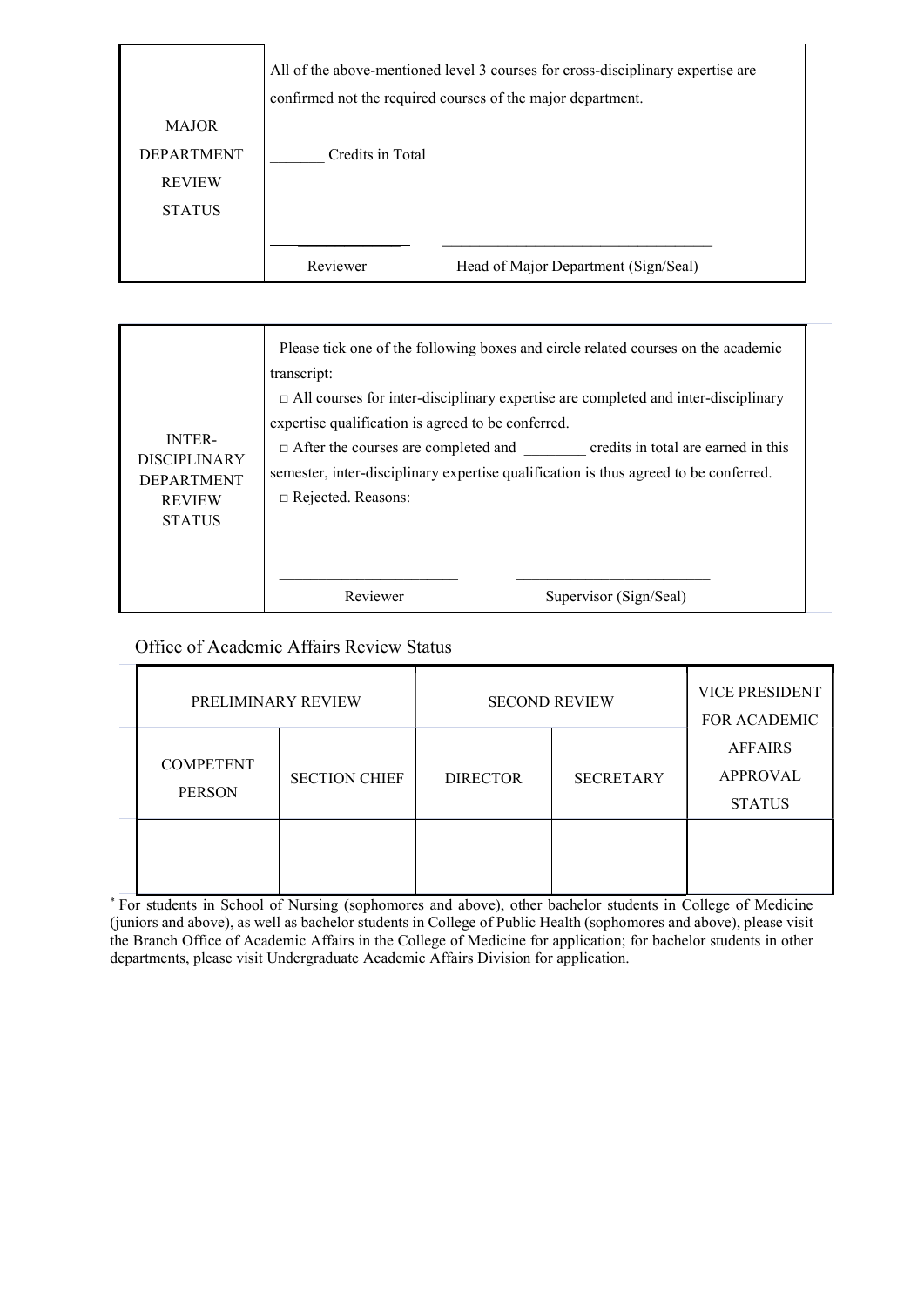2-2

※ The applicant is required to fill out the form below in person and circle the courses for inter-disciplinary expertise on the academic transcript.

| <b>CHINESE NAME</b>                                              |                                      | <b>STUDENT ID</b><br>NO. |  |              |  |
|------------------------------------------------------------------|--------------------------------------|--------------------------|--|--------------|--|
| <b>DEPARTMENT/</b><br><b>DIVISION</b>                            |                                      | <b>CONTACT</b><br>NO.    |  |              |  |
| <b>EXPERTISE</b>                                                 |                                      |                          |  |              |  |
| <b>COURSE TYPE</b>                                               | <b>COURSE TITLE</b><br><b>CREDIT</b> |                          |  | <b>GRADE</b> |  |
| Level 1 Mandatory Credit _______ in Total                        |                                      |                          |  |              |  |
|                                                                  |                                      |                          |  |              |  |
|                                                                  |                                      |                          |  |              |  |
| Level 2 Mandatory Credit ______ in Total                         |                                      |                          |  |              |  |
|                                                                  |                                      |                          |  |              |  |
|                                                                  |                                      |                          |  |              |  |
|                                                                  |                                      |                          |  |              |  |
| Level 3 Mandatory Credit ________ in Total (At Least 15 Credits) |                                      |                          |  |              |  |
| (Please also input Level 3 courses in Form 2-1)                  |                                      |                          |  |              |  |
| <b>REQUIRED</b>                                                  |                                      |                          |  |              |  |
|                                                                  |                                      |                          |  |              |  |
|                                                                  |                                      |                          |  |              |  |
|                                                                  |                                      |                          |  |              |  |
|                                                                  |                                      |                          |  |              |  |
|                                                                  |                                      |                          |  |              |  |
|                                                                  |                                      |                          |  |              |  |
|                                                                  |                                      |                          |  |              |  |
|                                                                  |                                      |                          |  |              |  |
| <b>CREDITS IN TOTAL</b>                                          |                                      |                          |  |              |  |